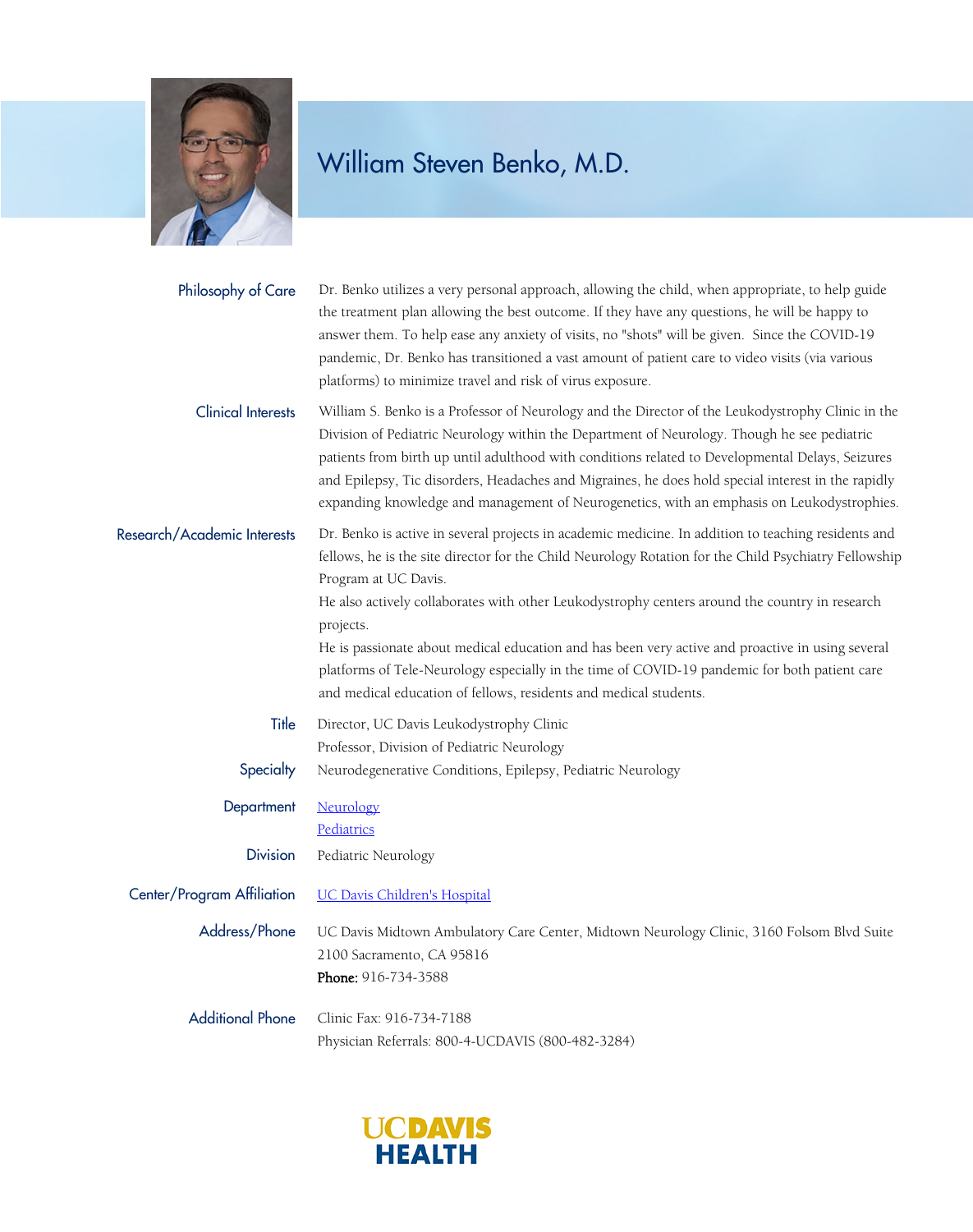

| Languages                         | French, Hungarian, Spanish                                                                                         |
|-----------------------------------|--------------------------------------------------------------------------------------------------------------------|
| Education                         | M.D., Semmelweis University of Medicine, Budapest, Hungary 1999                                                    |
|                                   | B.A., University of Rochester, Rochester NY 1993                                                                   |
| <b>Internships</b>                | Pediatrics, Atlantic Health System/Morristown Memorial Hospital, Morristown NJ 2000-2001                           |
| Residency                         | Pediatrics, Atlantic Health System/Morristown Memorial Hospital, Morristown NJ 2001-2002                           |
| <b>Fellowships</b>                | Pediatric Neurology, Children's National Medical Center - George Washington University,<br>Washington DC 2002-2005 |
|                                   | Developmental and Metabolic Neurology, National Institutes of Health, Bethesda MD 2005-2007                        |
| <b>Board Certifications</b>       | American Board of Psychiatry and Neurology, Child Neurology                                                        |
| <b>Professional Memberships</b>   | American Academy of Neurology                                                                                      |
|                                   | Child Neurology Society                                                                                            |
|                                   | United Leukodystrophy Foundation                                                                                   |
| <b>Honors and Awards</b>          | Outstanding Junior Member Award, Child Neurology Society 2004, 2005                                                |
|                                   | Top Scholar Award, Ortho McNeil, 2003                                                                              |
| <b>Select Recent Publications</b> | To view a detailed list of Dr. Benko's publications, please click here.                                            |

Pelletier F, Perrier S, Cayami FK, Mirchi A, Saikali S, Tran LT, Ulrick N, Guerrero K, Rampakakis E, van Spaendonk RML, Naidu S, Pohl D, Gibson WT, Demos M, Goizet C, Tejera-Martin I, Potic A, Fogel BL, Brais B, Sylvain M, Sebire G, Lourenço CM, Bonkowsky JL, Catsman-Berrevoets C, Pinto PS, Tirupathi S, Strømme P, de Grauw T, Gieruszczak-Bialek D, Krägeloh-Mann I, Mierzewska H, Philippi H, Rankin J, Atik T, Banwell B, Benko WS, Blaschek A, Bley A, Boltshauser E, Bratkovic D, Brozova K, Cimas I, Clough C, Corenblum B, Dinopoulos A, Dolan G, Faletra F, Fernandez R, Fletcher J, Garcia Garcia ME, Gasparini P, Gburek-Augustat J, Gonzalez Moron D, Hamati A, Harting I, Hertzberg C, Hill A, Hobson GM, Innes AM, Kauffman M, Kirwin SM, Kluger G, Kolditz P, Kotzaeridou U, La Piana R, Liston E, McClintock W, McEntagart M, McKenzie F, Melançon S, Misbahuddin A, Suri M, Monton FI, Moutton S, Murphy RPJ, Nickel M, Onay H, Orcesi S, Özk?nay F, Patzer S, Pedro H, Pekic S, Pineda Marfa M, Pizzino A, Plecko B, Poll-The BT, Popovic V, Rating D, Rioux MF, Rodriguez Espinosa N, Ronan A, Ostergaard JR, Rossignol E, Sanchez-Carpintero R, Schossig A, Senbil N, Sønderberg Roos LK, Stevens CA, Synofzik M, Sztriha L, Tibussek D, Timmann D, Tonduti D, van de Warrenburg BP, Vázquez-López M, Venkateswaran

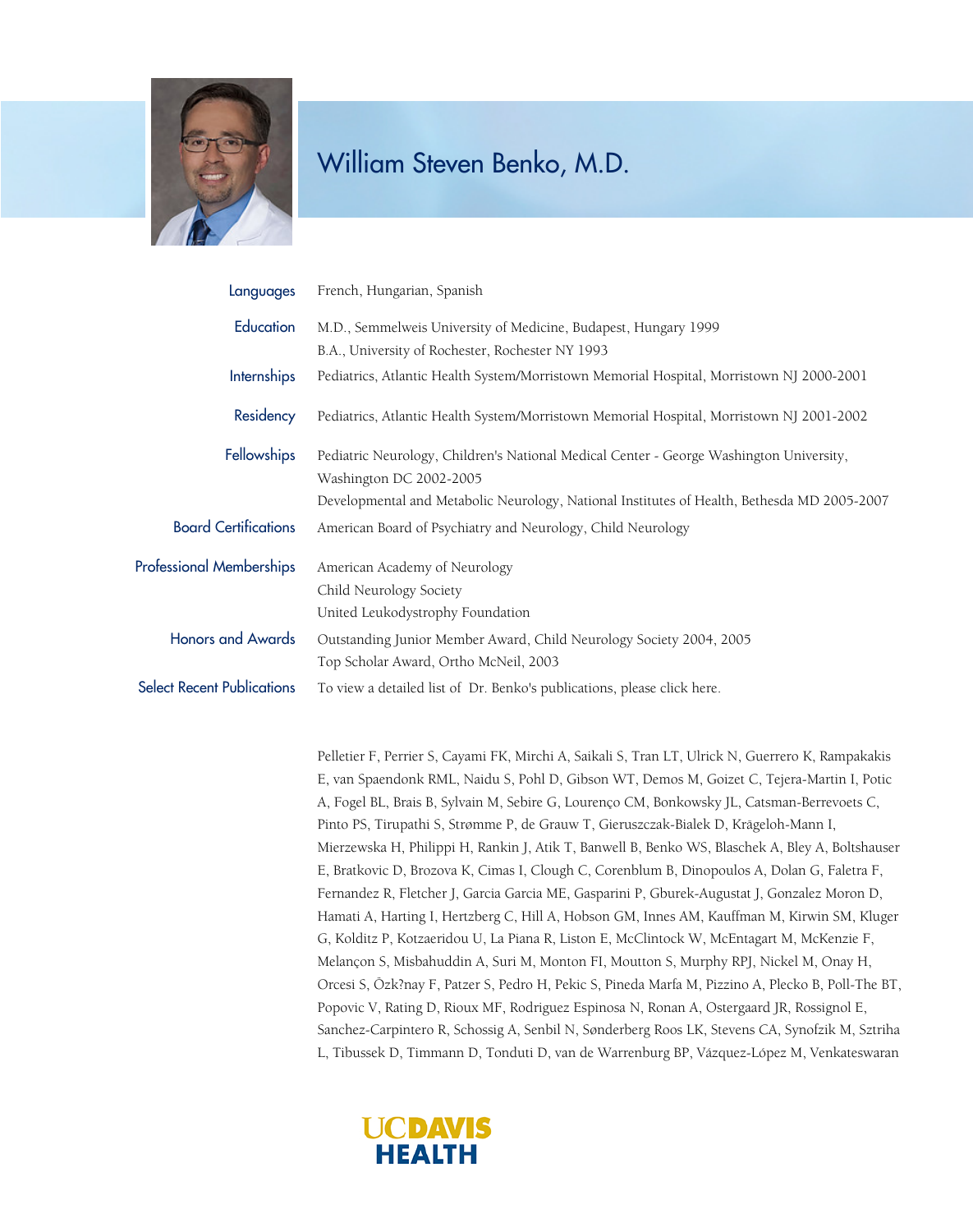

S, Wasling P, Wassmer E, Webster RI, Wiegand G, Yoon G, Rotteveel J, Schiffmann R, van der Knaap M, Vanderver A, Martos-Moreno GÁ, Polychronakos C, Wolf NI, Bernard G. Endocrine and Growth Abnormalities in 4H Leukodystrophy Caused by Variants in POLR3A, POLR3B, and POLR1C. J Clin Endocrinol Metab. 2020 Oct 1:dgaa700. doi:10.1210/clinem/dgaa700. Epub ahead of print. PMID:33005949.

Dayal P, Chang CH, Benko WS, Ulmer AM, Crossen SS, Pollock BH, Hoch JS, Kissee JL, Warner L, Marcin JP. Appointment completion in pediatric neurology telemedicine clinics serving underserved patients. Neurol Clin Pract. 2019 Aug;9(4):314-321. doi:10.1212/CPJ. 0000000000000649. PMID:31583186.

Dayal P, Chang CH, Benko WS, Pollock BH, Crossen SS, Kissee J, Ulmer AM, Hoch JS, Warner L, Marcin JP. Hospital Utilization Among Rural Children Served by Pediatric Neurology Telemedicine Clinics. JAMA Netw Open. 2019 Aug 2;2(8):e199364. doi:10.1001/jamanetworkopen.2019.9364. PMID:31418803.

Jany PL, Agosta GE, Benko WS, Eickhoff JC, Keller SR, Köehler W, Koeller D, Mar S, Naidu S, Marie Ness J, Pareyson D, Renaud DL, Salsano E, Schiffmann R, Simon J, Vanderver A, Eichler F, van der Knaap MS, Messing A. CSF and Blood Levels of GFAP in Alexander Disease. eNeuro. 2015 Oct 1;2(5):ENEURO.0080-15.2015. doi:10.1523/ENEURO.0080-15.2015. PMID:26478912.

Gutierrez M, Thiffault I, Guerrero K, Martos-Moreno GÁ, Tran LT, Benko W, van der Knaap MS, van Spaendonk RM, Wolf NI, Bernard G. Large exonic deletions in POLR3B gene cause POLR3 related leukodystrophy. Orphanet J Rare Dis. 2015 Jun 5;10:69. doi:10.1186/s13023-015-0279-9. PMID:26045207.

Wolf NI, Vanderver A, van Spaendonk RM, Schiffmann R, Brais B, Bugiani M, Sistermans E, Catsman-Berrevoets C, Kros JM, Pinto PS, Pohl D, Tirupathi S, Strømme P, de Grauw T, Fribourg S, Demos M, Pizzino A, Naidu S, Guerrero K, van der Knaap MS, Bernard G; 4H Research Group. Clinical spectrum of 4H leukodystrophy caused by POLR3A and POLR3B mutations. Neurology.